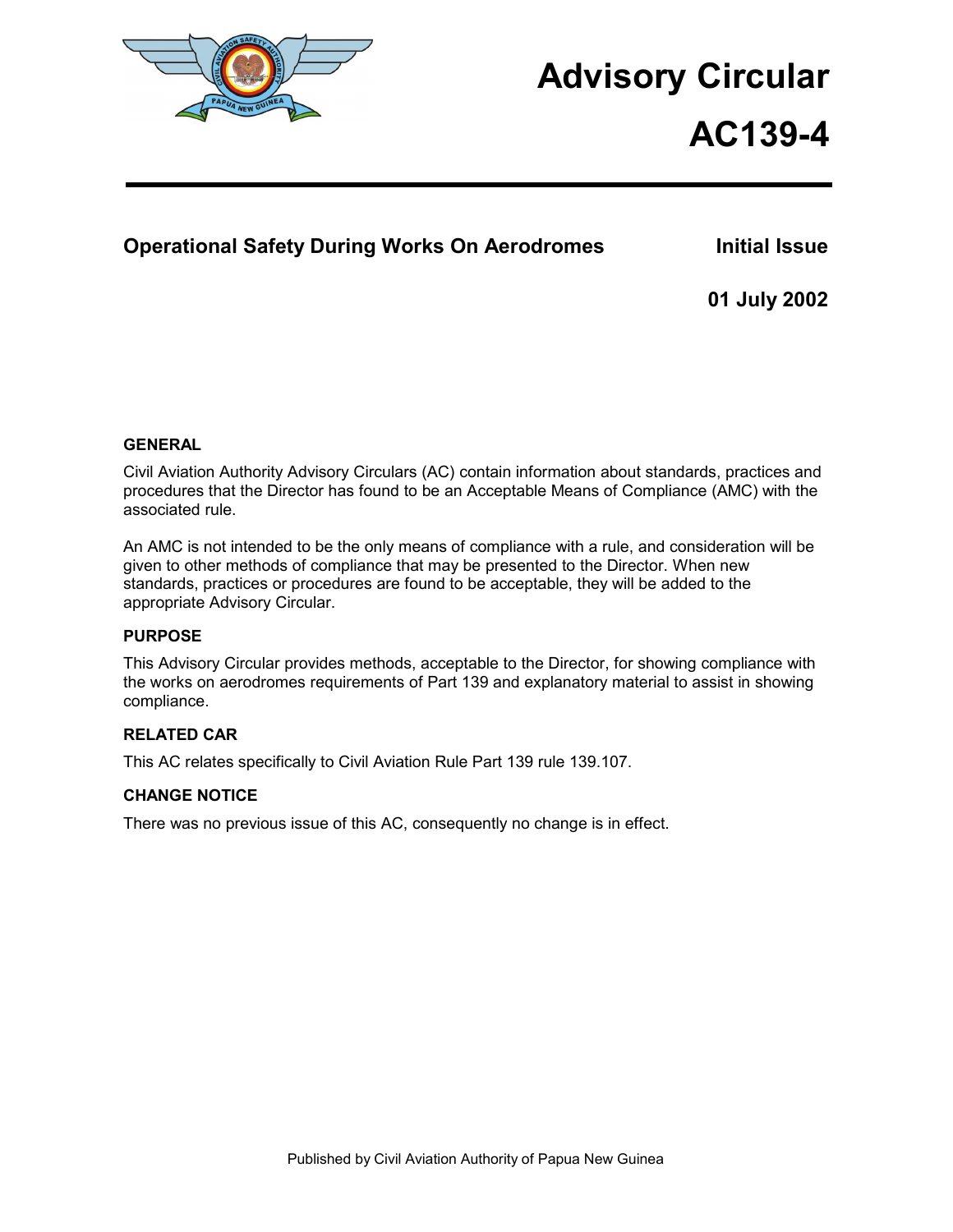# **Table of Contents**

|      | Control of work and safety precautions to be taken during aerodrome works    | 2  |
|------|------------------------------------------------------------------------------|----|
| 1.1  |                                                                              |    |
| 1.2  |                                                                              |    |
| 1.3  |                                                                              |    |
| 1.4  |                                                                              |    |
| 1.5  |                                                                              |    |
| 1.6  |                                                                              |    |
| 1.7  |                                                                              |    |
| 1.8  |                                                                              |    |
| 1.9  |                                                                              |    |
| 1.10 |                                                                              |    |
| 1.11 |                                                                              |    |
| 1.12 |                                                                              |    |
| 1.13 |                                                                              |    |
| 1.14 |                                                                              |    |
| 1.15 |                                                                              |    |
| 1.16 |                                                                              |    |
| 1.17 |                                                                              |    |
| 1.18 |                                                                              |    |
|      | Appendix 1 — Method of work plan (MOWP)                                      | 7  |
| 1.   |                                                                              |    |
| 2.   |                                                                              |    |
| 3.   |                                                                              |    |
| 4.   |                                                                              |    |
| 5.   |                                                                              |    |
| 6.   |                                                                              |    |
| 7.   |                                                                              |    |
| 8.   |                                                                              |    |
| 9.   |                                                                              |    |
|      | Appendix 2 — Works safety officer functions                                  | 10 |
|      | Appendix 3 - Procedures for dealing with temporary hazards on or adjacent to |    |
|      | aerodrome movement areas                                                     | 11 |
| 1.   |                                                                              |    |
| 2.   |                                                                              |    |
| 3.   |                                                                              |    |
| 4.   |                                                                              |    |
| 5.   |                                                                              |    |
| 6.   |                                                                              |    |
| 7.   |                                                                              |    |
| 8    |                                                                              |    |
| 9.   |                                                                              |    |
| 10.  |                                                                              |    |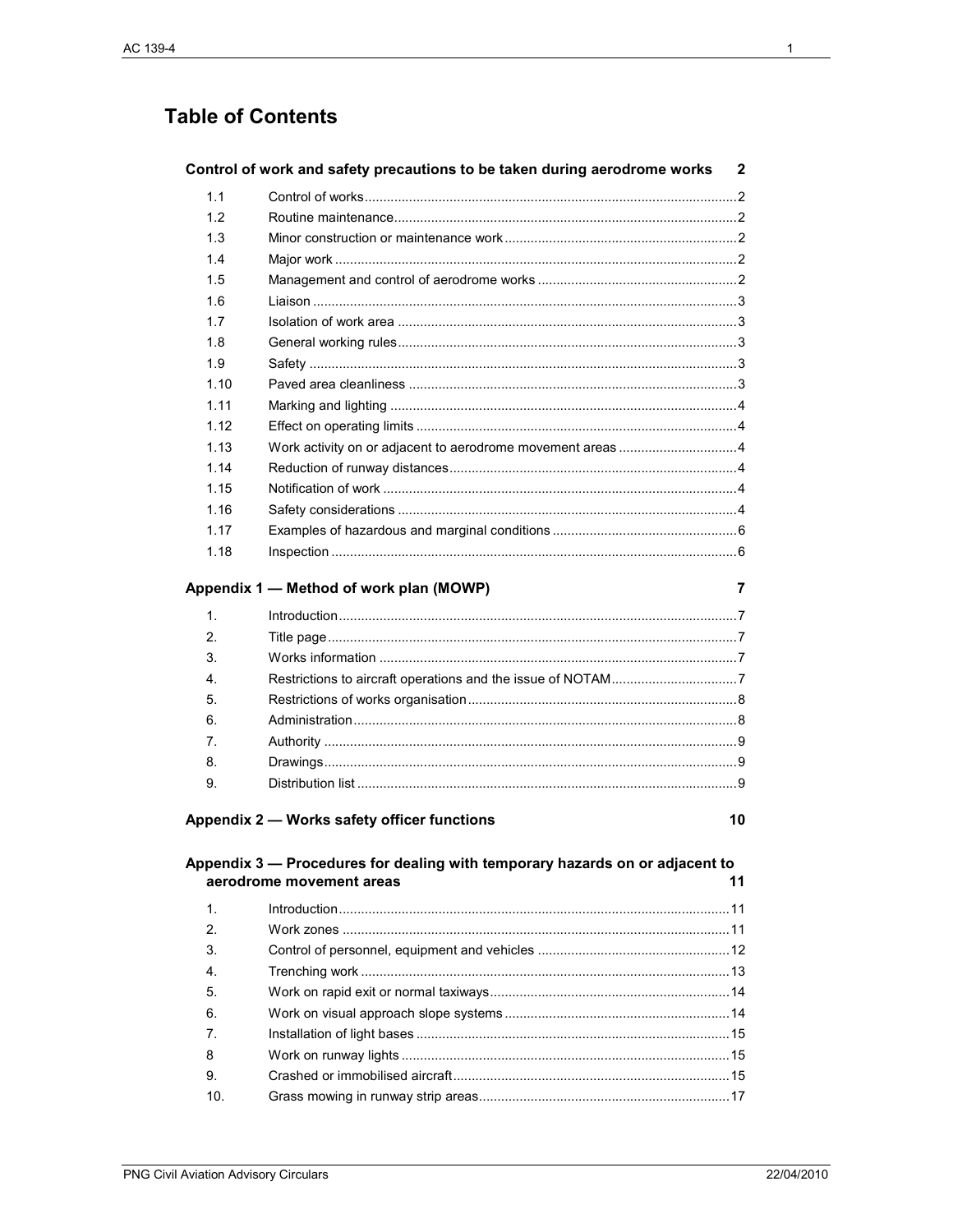# **Control of work and safety precautions to be taken during aerodrome works**

# **1.1 Control of works**

The aerodrome operator is responsible for controlling any work in progress on the aerodrome and establishing the safety requirements and procedures. This AC provides guidance for compliance with these responsibilities and further guidance is contained in AC139-9 Control of obstacles.

# **1.2 Routine maintenance**

Persons authorised by the aerodrome operator may enter active parts of the movement area subject to clearance from an applicable aerodrome control service unit, if present. They must comply with the rules developed for the control of vehicles at that aerodrome in conducting such routine tasks as grass cutting and the like.

## **1.3 Minor construction or maintenance work**

For minor construction or maintenance work, a control system should be developed to ensure that—

- (1) no work takes place on the active movement area without the knowledge of either the aerodrome operator or any applicable air traffic service unit; and
- (2) permitted times of work are strictly followed; and
- (3) all individuals taking part in the work are briefed in detail on the following
	- (i) precise areas in which the work may be done; and
	- (ii) the routes to be followed to and from the work area; and
	- (iii) the radiotelephone or other control procedures to be used, the maintenance of a radio listening watch, and the use of look-outs; and
	- (iv) the safety precautions to be observed; and
	- (v) the reporting procedure to be followed on completion of the work; and
- (4) at the conclusion of the work, the aerodrome operator inspects the work area to ensure that it has been left in a safe condition.

# **1.4 Major work**

**1.4.1** The aerodrome operator should establish a method of work plan (MOWP) before commencing any major construction work on the aerodrome, unless the runway is to be closed.

**1.4.2** When preparing a MOWP the aerodrome operator should consult with the major aerodrome users, the aerodrome air traffic service unit (ATS), if present, and if applicable, the works contractor.

**1.4.3** The work plan should address the items detailed in Appendix 1.

# **1.5 Management and control of aerodrome works**

The aerodrome operator should—

(1) appoint a project manager to coordinate the carrying out of works at the aerodrome. The project manager should make arrangements and establish procedures for the safety of aircraft operations while the works are in progress. These arrangements and procedures should be published in the MOWP; and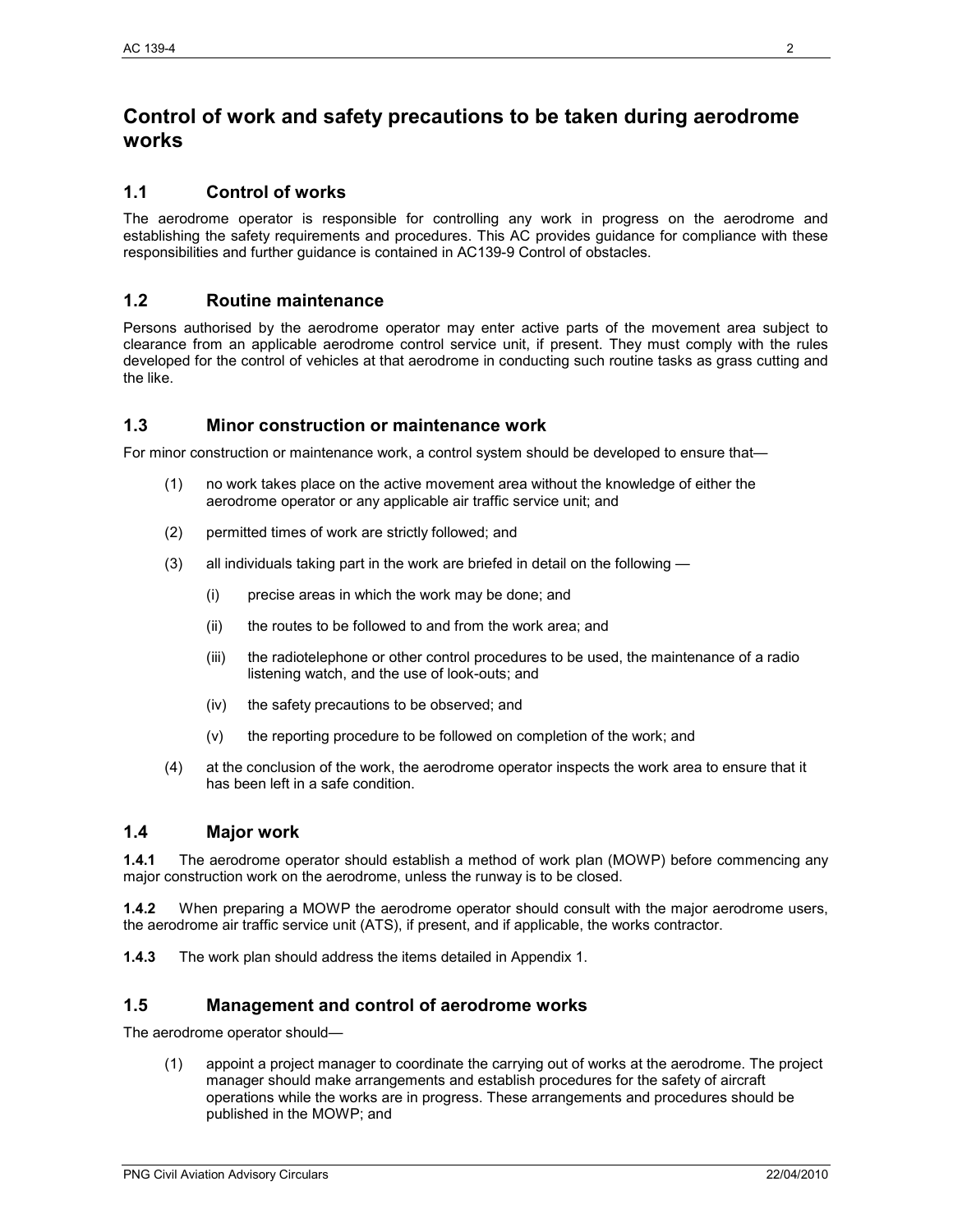- (2) ensure that aerodrome works are carried out according to the MOWP for major works; and
- (3) ensure NOTAM are issued to give notice of the works; and
- (4) appoint a person as a works safety officer to carry out the functions set out in Appendix 2.

## **1.6 Liaison**

Before the commencement of any substantial work on the aerodrome:

- (1) A liaison process should be established between representatives of the aerodrome operator, the applicable air traffic service unit, the major aerodrome users, and if applicable the contractor who is to do the work.
- (2) It would be useful to set up a committee composed of representatives of those concerned with the works, including the contractors. This committee should have as its primary concern the identification of interface problems between the various organisations involved.

## **1.7 Isolation of work area**

As far as practicable working areas should be blocked off from the active movement areas by physical barriers. These barriers serve to warn pilots and to preclude work vehicles inadvertently straying onto each other's active movement areas. The barriers should be marked for day use and adequately lit for night use. The lights of taxiways leading into working areas should be permanently off during the work period. Specification on the marking of unserviceable areas is contained in Annex 14.

## **1.8 General working rules**

Before work commences agreement should be established on:

- (1) The hours allowed to be worked.
- (2) The authorised vehicle routes.
- (3) The control of vehicles.
- (4) The communication equipment to be used and the associated procedures.
- (5) The permitted heights of vehicles and equipment, and the limitations to be placed on operating heights of crane jibs and the like.
- (6) Any limitation on the use of electrical equipment to prevent interference with navigation facilities or aircraft communications.

# **1.9 Safety**

Construction personnel should be warned, in writing, of possible hazards to personnel working on aerodromes, in particular jet-blast problems and noise. Where necessary, look-out persons should be provided wearing identifiable distinctive jackets.

## **1.10 Paved area cleanliness**

Where work is conducted on, or involves traversing, paved areas the paving should be thoroughly inspected before being opened for aircraft use. Pay particular attention to the presence of debris and the general cleanliness of the surface. Where aircraft are constantly using areas open to the construction activity, inspection should be regular to ensure that the necessary cleaning has been carried out.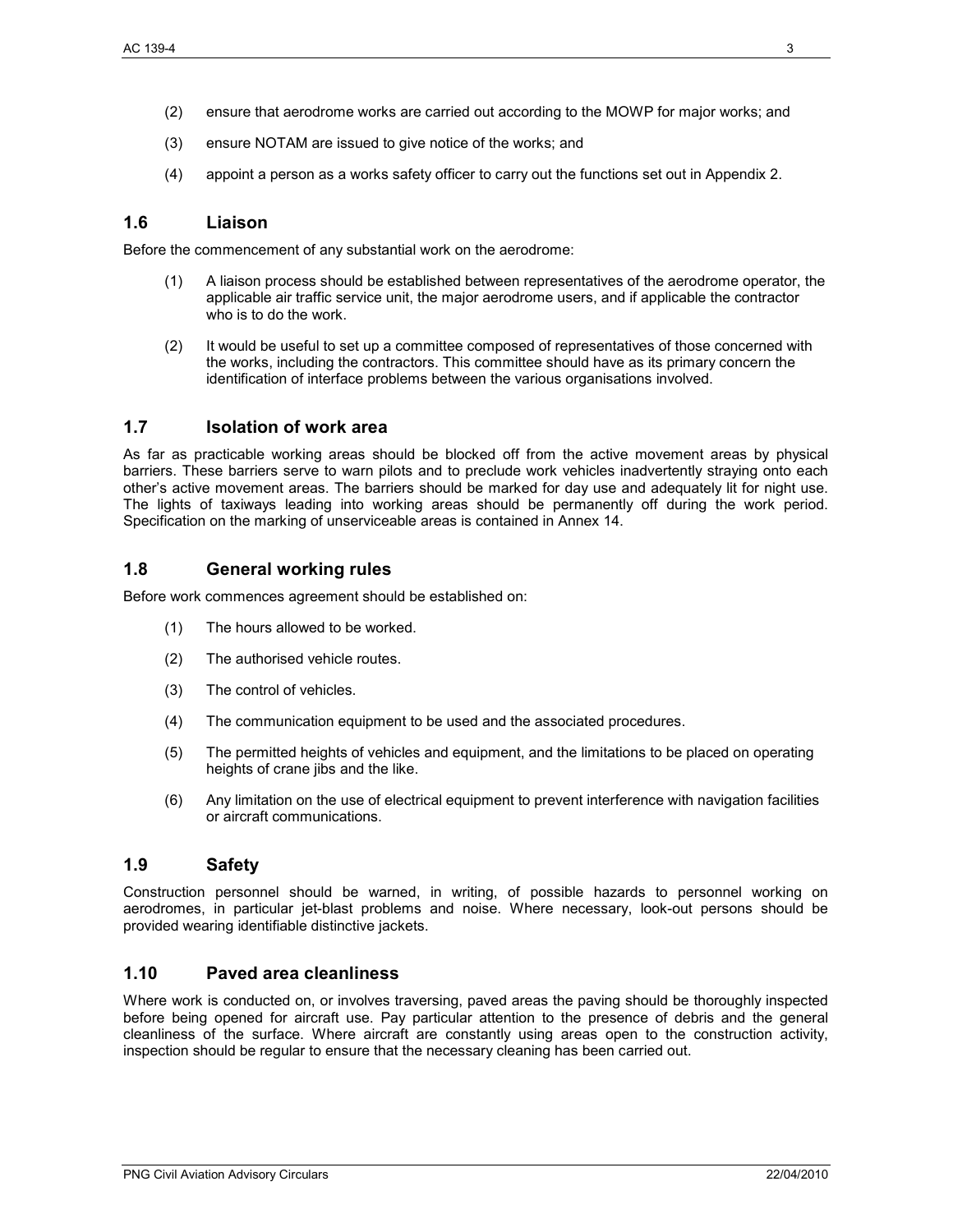# **1.11 Marking and lighting**

Tall equipment such as crane jibs should be marked and, if the aerodrome is open for night operations, lit. If work is of prolonged duration, a constant watch should be maintained to ensure that the marking and lighting, of obstacles and unserviceable areas, are serviceable. This is particularly important for marking and lighting arrangements to indicate a displaced threshold.

# **1.12 Effect on operating limits**

The effect of tall equipment, such as crane jibs, on ILS and radar will need to be considered, in conjunction with those responsible for electronic landing aids, and steps taken to reduce interference to the minimum. Construction equipment may have adverse effects on obstacle clearance limits and should be considered when working plans are being formulated.

# **1.13 Work activity on or adjacent to aerodrome movement areas**

The guidelines contained in Appendix 3 are for use in preparation of plans and specifications when work activities are to be conducted in areas which may interfere with aircraft operations.

# **1.14 Reduction of runway distances**

Work activity before the end of any runway, or any stopway, clearway or safety area will probably reduce the runway distance available for aeroplane operations as the equipment used intrudes into the obstacle free surfaces. In these cases it is essential to provide the aeroplane operators with accurate revised runway declared distances and the height and location of the temporary obstructions associated with the work.

# **1.15 Notification of work**

**1.15.1** If the work restricts the availability of a runway or reduces the runway length available, advance notice should be given to the aerodrome's regular air operators. These aeroplane operators plan their schedules well ahead and need sufficient time to study the effect of reduced runway distances, or restrictions on the use of the runway, on their loading and schedule of operations.

**1.15.2** If the work activity is likely to restrict aircraft operations, despite the restriction having been discussed with the aerodrome's regular operators, the changed circumstances are to be notified in a NOTAM issued not less that 24 hours prior to the start of the work and preferably a week before.

**1.15.3** The AIS should be provided with details of the work, including any limitations and restrictions applicable to aircraft operations, for early promulgation of an AIP supplement, giving at least 3 months notice to aircraft operators.

# **1.16 Safety considerations**

The following is a partial list of safety considerations which will need attention during aerodrome works. There may be others in your particular situation that will need attention.

- (1) Minimum disruption of standard operating procedures for aircraft operations.
- (2) Clear routes from rescue and firefighting stations to active aerodrome movement areas.
- (3) A procedure for notification, and authority to change safety-oriented aspects of the construction plan.
- (4) Initiation, currency, and cancellation of NOTAM.
- (5) Suspension, or restriction, of aircraft activity on aerodrome movement areas.
- (6) Runway end or threshold displacement, or both, and appropriate temporary lighting and marking.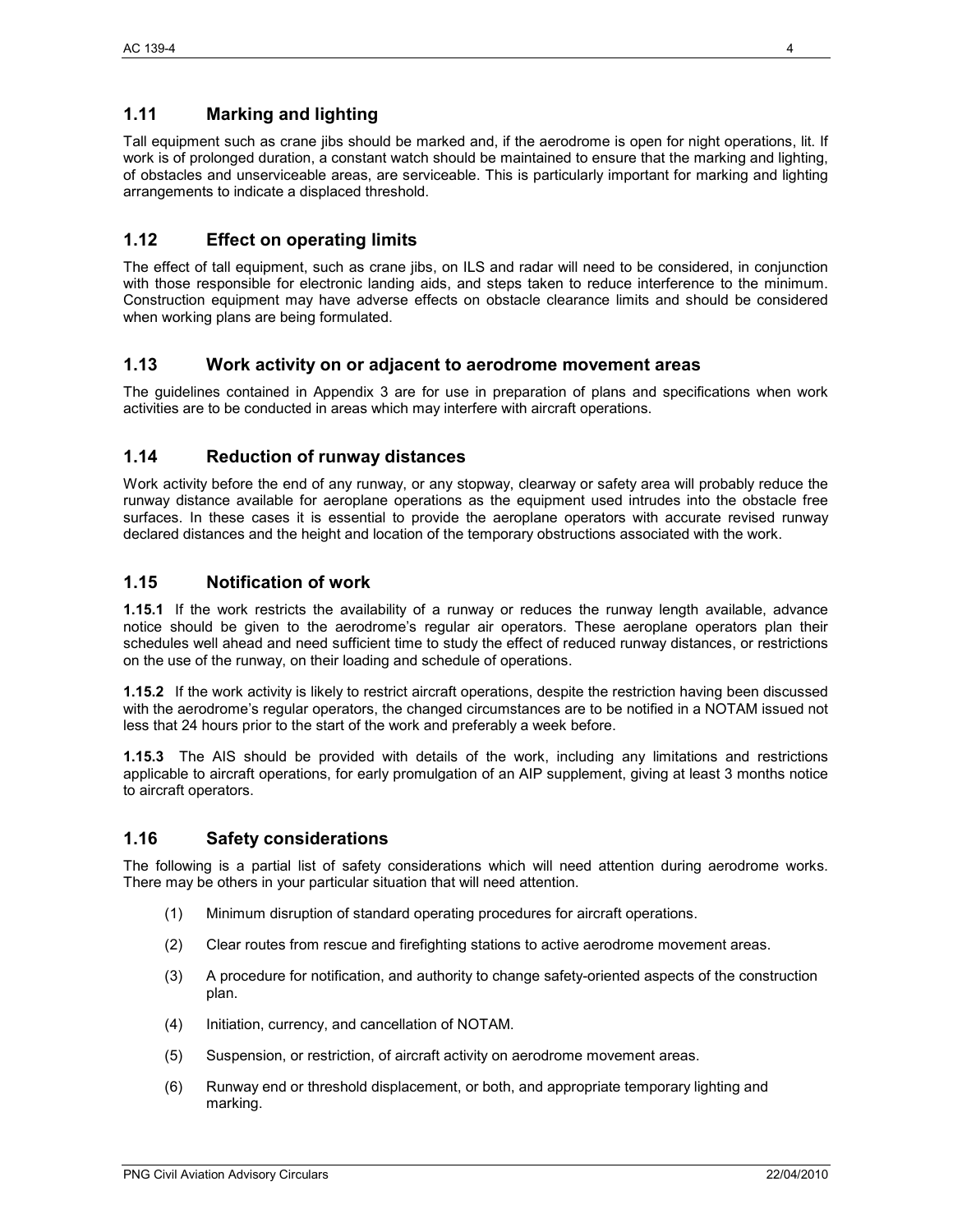- (7) Installation and maintenance of temporary lighting and marking for closed, or diverted, aircraft routes on the aerodrome movement areas.
- (8) Revised vehicular control procedures, or additional equipment and personnel.
- (9) Marking and lighting of construction equipment.
- (10) Parking of construction equipment and storage of material, when not in use.
- (11) Designation of responsible representatives of all involved parties, and their availability.
- (12) Location for construction personnel vehicle parking, and their transportation to and from the work site.
- (13) Marking and lighting of construction areas and obstructions.
- (14) Location of the construction offices.
- (15) Location of the contractor plant.
- (16) Designation of waste areas and disposal of waste.
- (17) Debris cleanup responsibilities and schedule.
- (18) Conspicuous identification of construction personnel and equipment.
- (19) Location of haulage roads.
- (20) Security control of temporary gates and relocated fences.
- (21) Noise pollution.
- (22) Explosives regulation and control.
- (23) Dust, smoke, steam, and vapour controls.
- (24) Location of utilities.
- (25) Provision of temporary utilities or immediate repairs, or both, in the event of a disruption to the established utilities.
- (26) Location of power and control lines for electronic visual navigation aids.
- (27) Additional security measures necessary, if it is a security designated aerodrome.
- (28) Marking and lighting of closed aerodrome movement areas.
- (29) Phasing of work.
- (30) Shutdown or protection, or both, of aerodrome electronic visual navigation aids.
- (31) The need to notify the rescue and firefighting unit when working on water lines.
- (32) Provision of traffic directors, aircraft marshallers, wing walkers, and the like, as needed to assure clearance in construction areas.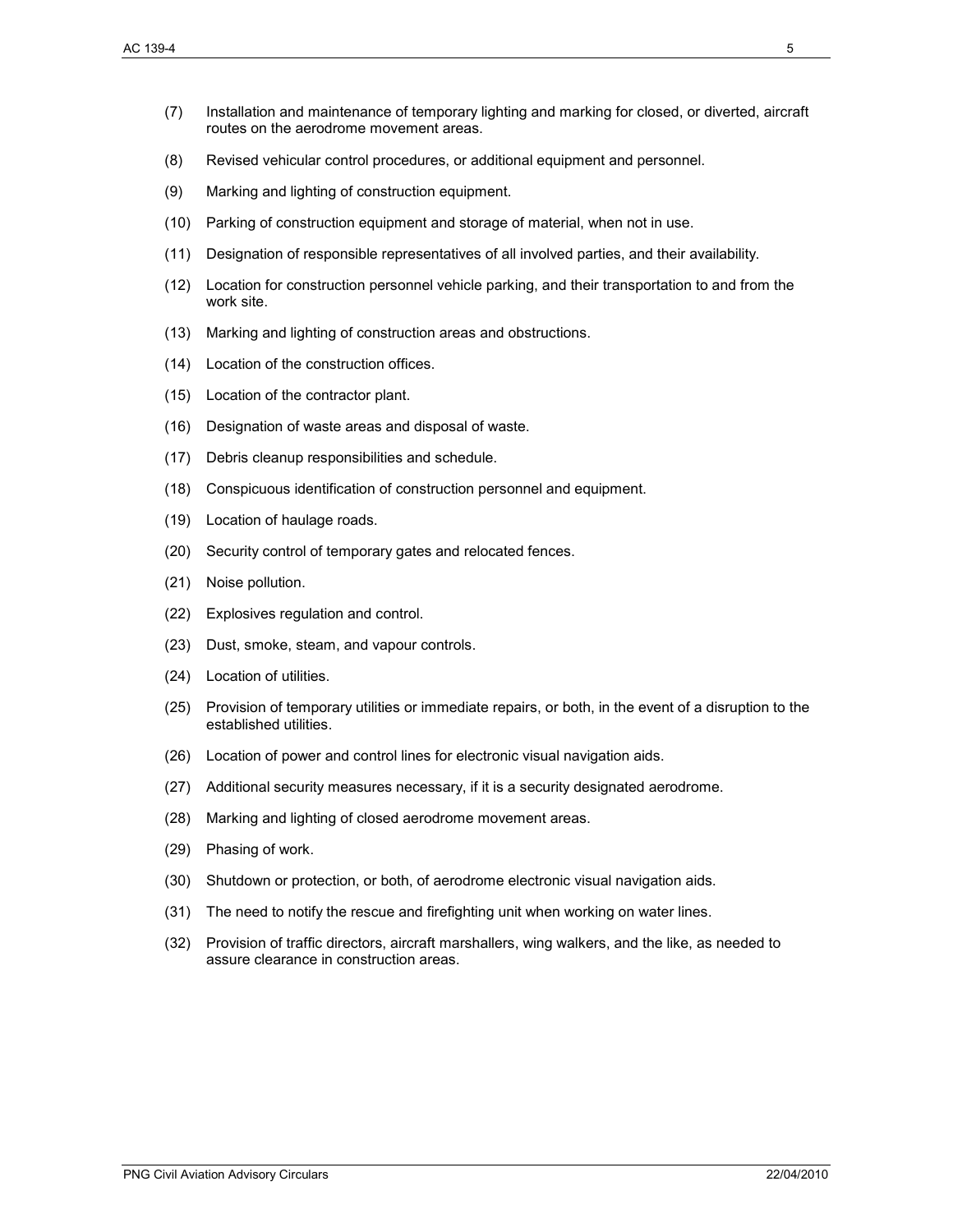# **1.17 Examples of hazardous and marginal conditions**

Analysis of past accidents and incidents have identified many contributory hazards and conditions. Conditions that should be watched carefully are listed below.

- (1) Excavation adjacent to runways, taxiways, and aprons.
- (2) Stockpiles of earth, construction material, temporary structures, and other obstacles in proximity to aerodrome movement areas and runway approach and take-off surfaces.
- (3) Runway projects resulting in excessive lips greater than 25 mm for runways and 76 mm for edges between old and new surfaces at runway edges and ends.
- (4) Heavy equipment operating or idle near aerodrome movement areas.
- (5) Proximity of equipment or material which may degrade radiated signals from, or impair monitoring of, navigation aids
- (6) Tall but relatively inconspicuous objects, such as cranes, drills, and the like, in critical areas such as safety areas and runway approach and take-off surfaces.
- (7) Improper or malfunctioning lights or unlighted aerodrome hazards.
- (8) Holes, obstacles, loose pavement, rubbish, or other debris, on or near aerodrome movement areas.
- (9) Failure to maintain barriers, such as fences, during construction to prevent unauthorised access.
- (10) Improper marking or lighting of runways, taxiways, and displaced thresholds.
- (11) Attractions for birds such as exposed earthworks, rubbish, grass seeding, or ponded water on or near aerodromes.
- (12) Inadequate or improper methods for marking temporarily closed movement areas including improper and unsecured barricades.
- (13) Obliterated markings on active movement areas.

*[Safety encroachments, improper ground vehicle operations, and unmarked or uncovered holes and trenches in the vicinity of aircraft movement surfaces are the most recurring threats to safety during construction]* 

# **1.18 Inspection**

Frequent inspections should be made by the aerodrome operator or a representative during critical phases of the work to ensure that the contractor is following the prescribed safety procedures and that there is an effective litter control programme.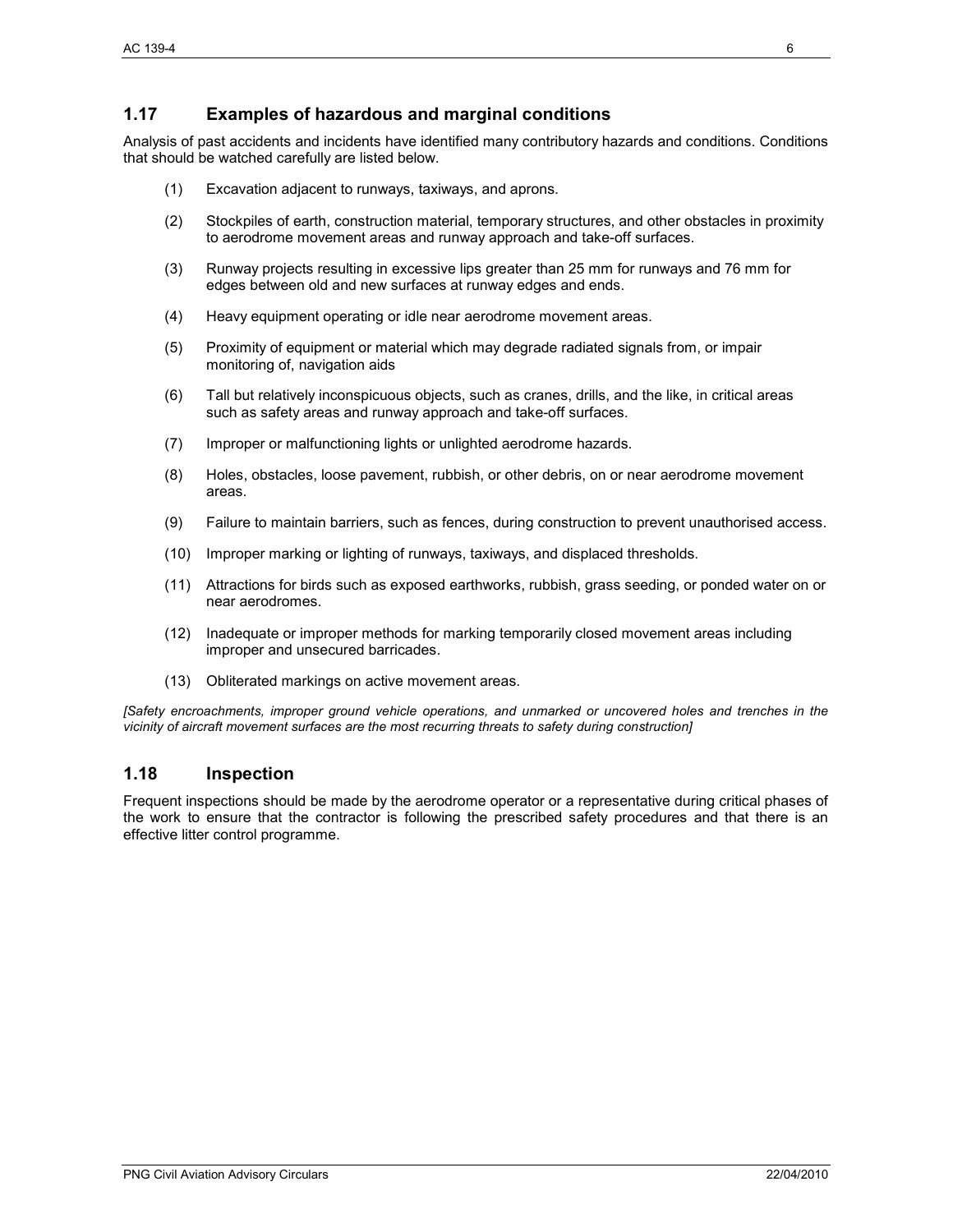# **Appendix 1 — Method of work plan (MOWP)**

# **1. Introduction**

The following is an example of a MOWP contents page:

| <b>Somebody's Aerodrome</b> |  |                                            |                 |  |
|-----------------------------|--|--------------------------------------------|-----------------|--|
| <b>Contents</b>             |  |                                            |                 |  |
| 1.                          |  | <b>Title Page</b>                          |                 |  |
| 2.                          |  | Works Information                          |                 |  |
| 3,                          |  | <b>Restrictions to Aircraft Operations</b> |                 |  |
| 4.                          |  | Restrictions to Works Organisation         |                 |  |
| 5.                          |  | Administration                             |                 |  |
| 6.                          |  | Authority                                  |                 |  |
| 7.                          |  | Drawings                                   |                 |  |
| 8.                          |  | <b>Distribution List</b>                   |                 |  |
| Page i                      |  |                                            | Dated 28 Sep 93 |  |

# **2. Title page**

The title should have the date of issue and indicate the location of the work and give a short description of the project, for instance

Somebody's Aerodrome] : Runway Repairs.

# **3. Works information**

**3.1** Outline the full scope of the works and state which facilities are affected.

**3.2** The planned date and time of commencement, the duration of each stage and the date and time of completion.

**3.3** The MOWP should contain the following statement:

*The actual date and time of commencement will be advised by NOTAM, to be issued no less than 48 hours before the work commences.* 

# **4. Restrictions to aircraft operations and the issue of NOTAM**

**4.1** This section of the MOWP should be in a form that allows its separate issue to aircraft operators and permits those operators to have easy reference to the information as it affects them.

#### *Work stages*

**4.2** Any restrictions to aircraft operations on the manoeuvring area, or in the approach and take-off areas that is to be listed in the MOWP should be shown on drawings of each stage of the works.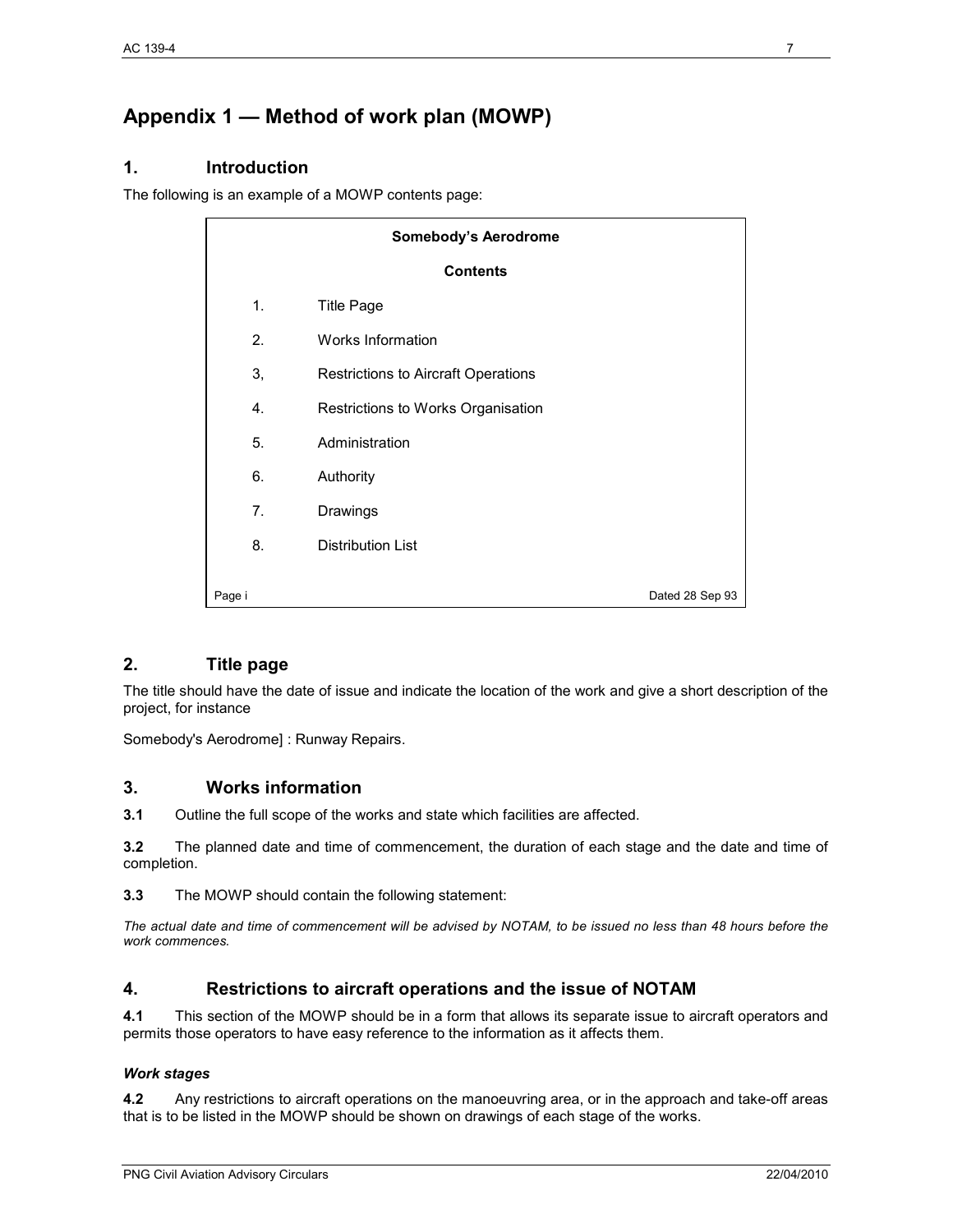**4.3** When complex works are being undertaken, a table showing the restrictions applicable to each stage of the works and for each type of aircraft operation should be included.

**4.4** The table should outline the various work stages with restrictions on overlapping stages (if that is the case) with the estimated time each stage will take and the start and completion dates. It should also have a remarks column to list details of special restrictions and the issue of NOTAM for the information of pilots before flight.

#### *Emergencies and adverse weather*

**4.5** Outline details, if any, of special arrangements to be made during works if emergencies arise or adverse weather conditions occur.

**4.6** The intended text of all planned NOTAM associated with the aerodrome works should be included.

# **5. Restrictions of works organisation**

#### *General*

**5.1** Provide details of any restrictions on the carrying out of aerodrome works and requirements for the restoration of normal safety standards.

#### *Personnel and equipment*

**5.2** When personnel and equipment are required to vacate the movement area for aircraft movements, specific mention of this fact should be made. This should include the withdrawal line or area for personnel and equipment, and the limitation on stockpiling of material, excavations and the like.

#### *Access*

**5.3** The MOWP should identify the routes to and from the work areas and the procedures for entering any work areas within the movement area.

**5.4** Particulars of routes to and from the work areas should be shown in drawings attached to the MOWP.

#### *Aerodrome markers, markings and lights*

**5.5** Details of arrangements for the installation, alteration, or removal of aerodrome markers and lights in work areas and other areas affected by the aerodrome works should be shown on drawings attached to the MOWP.

#### *Protection of electrical services*

**5.6** Set out the procedures for ensuring that utilities and transport services dependent on electrical services are not damaged.

#### *Special requirements*

**5.7** Provide details of any special requirements arising during or on completion of aerodrome works. Examples are, arrangements for leaving paved surfaces swept and clean before evacuation of the works area, leaving bare soil compacted or protected from erosion, and the like.

# **6. Administration**

**6.1** Provide the name of the project manager and works safety officers appointed by the aerodrome operator and the means of contact, including the means outside normal working hours.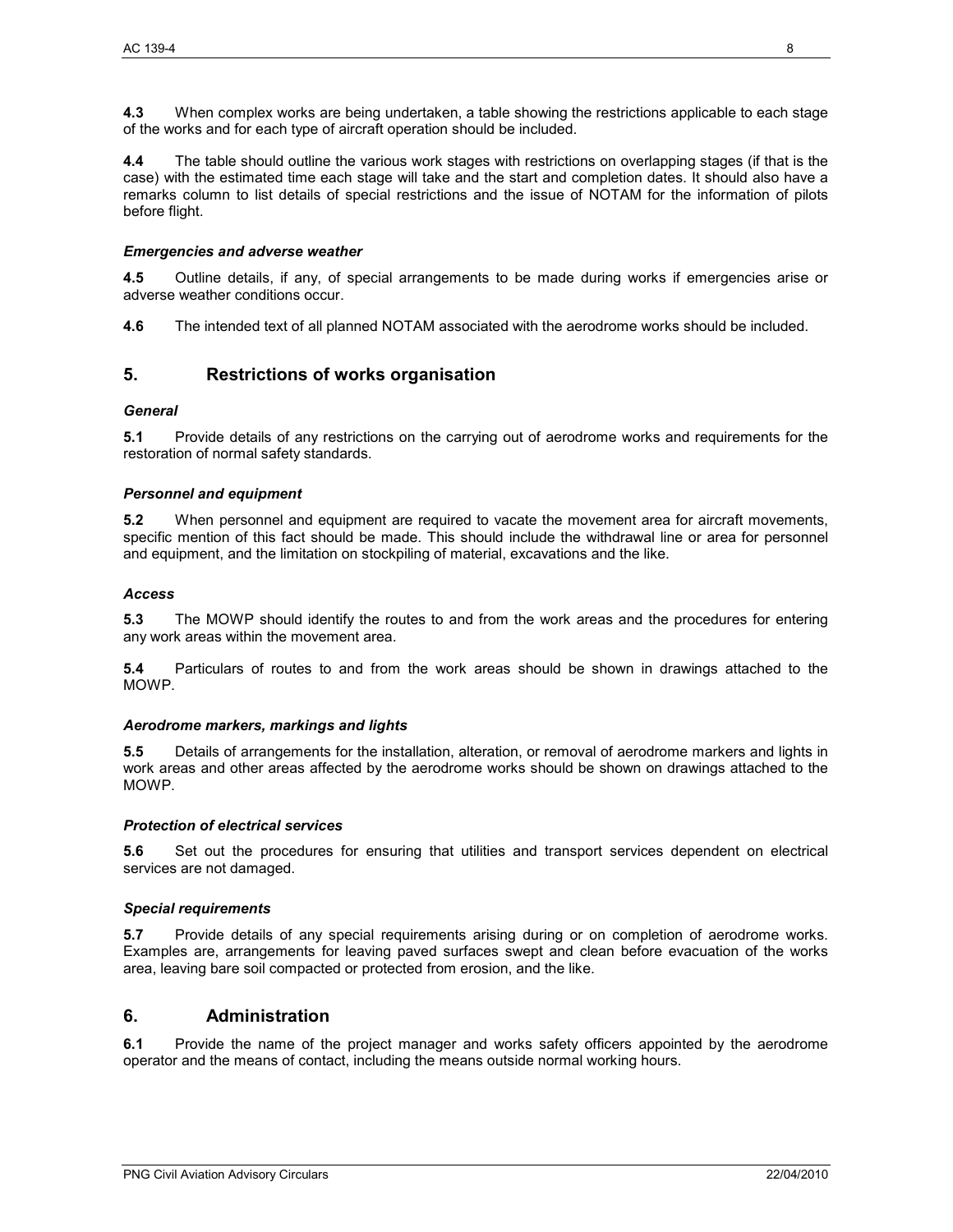# **7. Authority**

**7.1** Each MOWP should contain the following statement:

*All works will be carried out in accordance with the MOWP.* 

**7.2** Each MOWP should require compliance with these statements and be signed by the aerodrome operator or the project manager.

# **8. Drawings**

Attach drawings that provide a visual reference for each stage of the work. The drawings should contain specific details such as work areas, restrictions to aircraft, location of radio navigation aids, exact location of visual aids and markings, details of the height and location of critical obstacles, location of temporary taxiways, access routes, storage areas for material and equipment, and the location of utilities and transport services which may be disturbed during the works.

# **9. Distribution list**

The distribution list of the MOWP should include at least the following persons and organisations:

- the project manager
- the works safety officer(s)
- the aerodrome security service, if any
- the aerodrome air traffic service unit, if any
- regular air transport operators who might be affected by the works
- aircraft operators based at the aerodrome
- the rescue fire service, if any
- contractors and subcontractors, if any.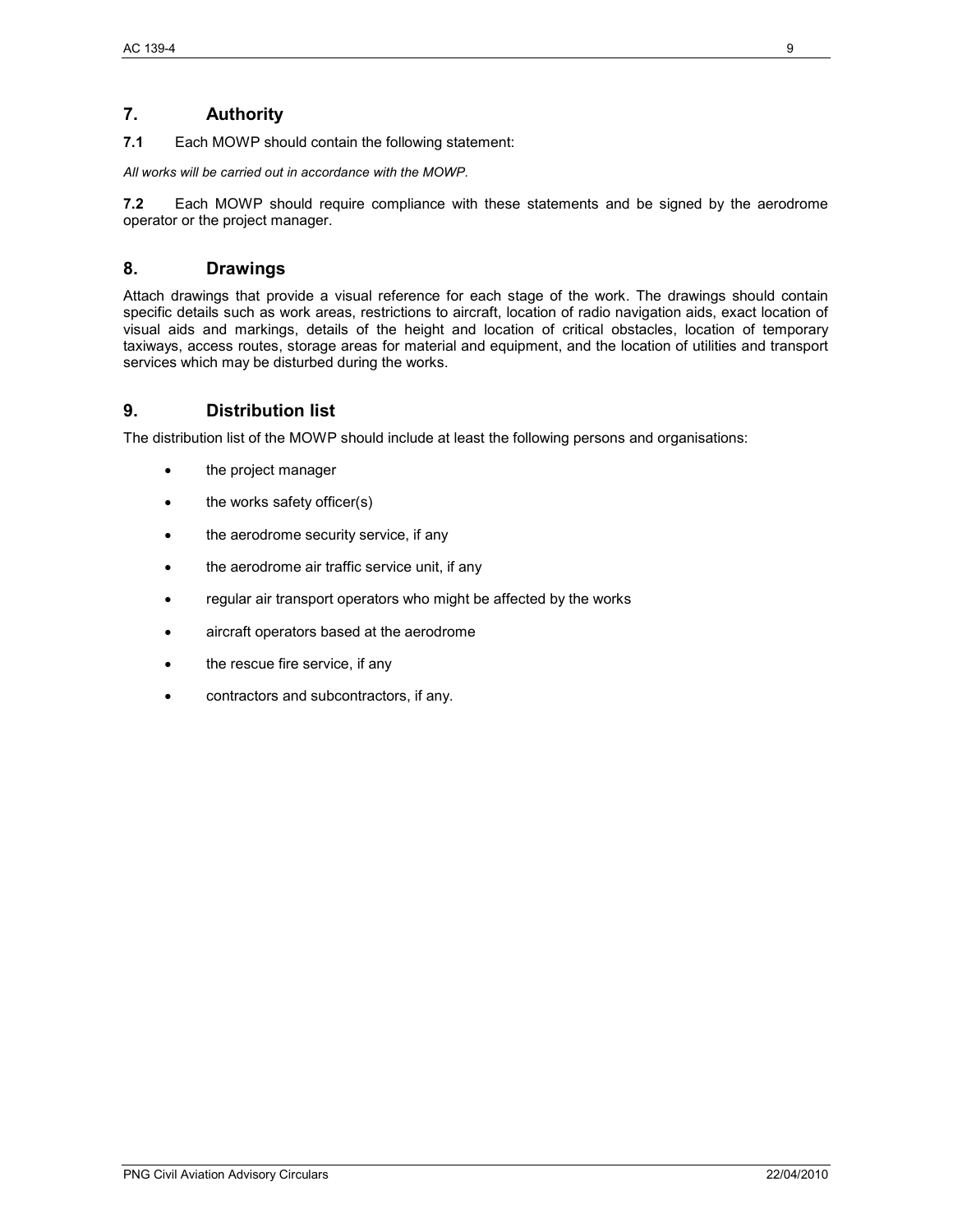# **Appendix 2 — Works safety officer functions**

The functions of the works safety officer should be to —

- ensure the safety of aircraft operations in accordance with these directions and the MOWP;
- ensure that, where applicable, the aerodrome works are notified by issue of a NOTAM and that the text of the NOTAM is as set out in the applicable MOWP;
- where applicable, daily, advise the aerodrome air traffic service of whatever information is necessary for the safety of aircraft operations;
- discuss, daily, with the project manager any matters necessary for the safety of aircraft operations;
- ensure that unserviceable portions of the movement area, temporary obstructions, and the limits of the works area are correctly marked and lit in accordance with the applicable MOWP;
- ensure that vehicles, plant and equipment carrying out aerodrome works are properly marked and lit or are under works safety officer supervision or within properly marked and lit work areas;
- ensure that all other requirements in the MOWP relating to vehicles, plant and equipment and materials are complied with;
- ensure that access routes to work areas are in accordance with the applicable MOWP, are clearly identified and that access is restricted to those routes;
- ensure that excavation is carried out in accordance with the MOWP to avoid damage to any utility or transport service, or loss of calibration associated with a precision approach and landing system or any other navigational aid;
- report immediately, to the aerodrome air traffic service unit and the aerodrome operator, any incident, or damage to facilities, likely to affect air traffic services or the safety of aircraft;
- remain on duty at the works area while work is in progress and the aerodrome is open to aircraft operations;
- ensure that the aerodrome air traffic service unit is kept informed of the radio call signs of the vehicles used by the works safety officer;
- require the immediate removal of vehicles, plant and personnel from the movement area where necessary for the safety of aircraft operations;
- ensure that the movement area is safe for normal aircraft operations following removal of personnel, vehicles, plant, equipment, and rubbish, from the works area;
- ensure that floodlighting or any other lighting required to carry out aerodrome works is shielded so as not to present a glare to pilots.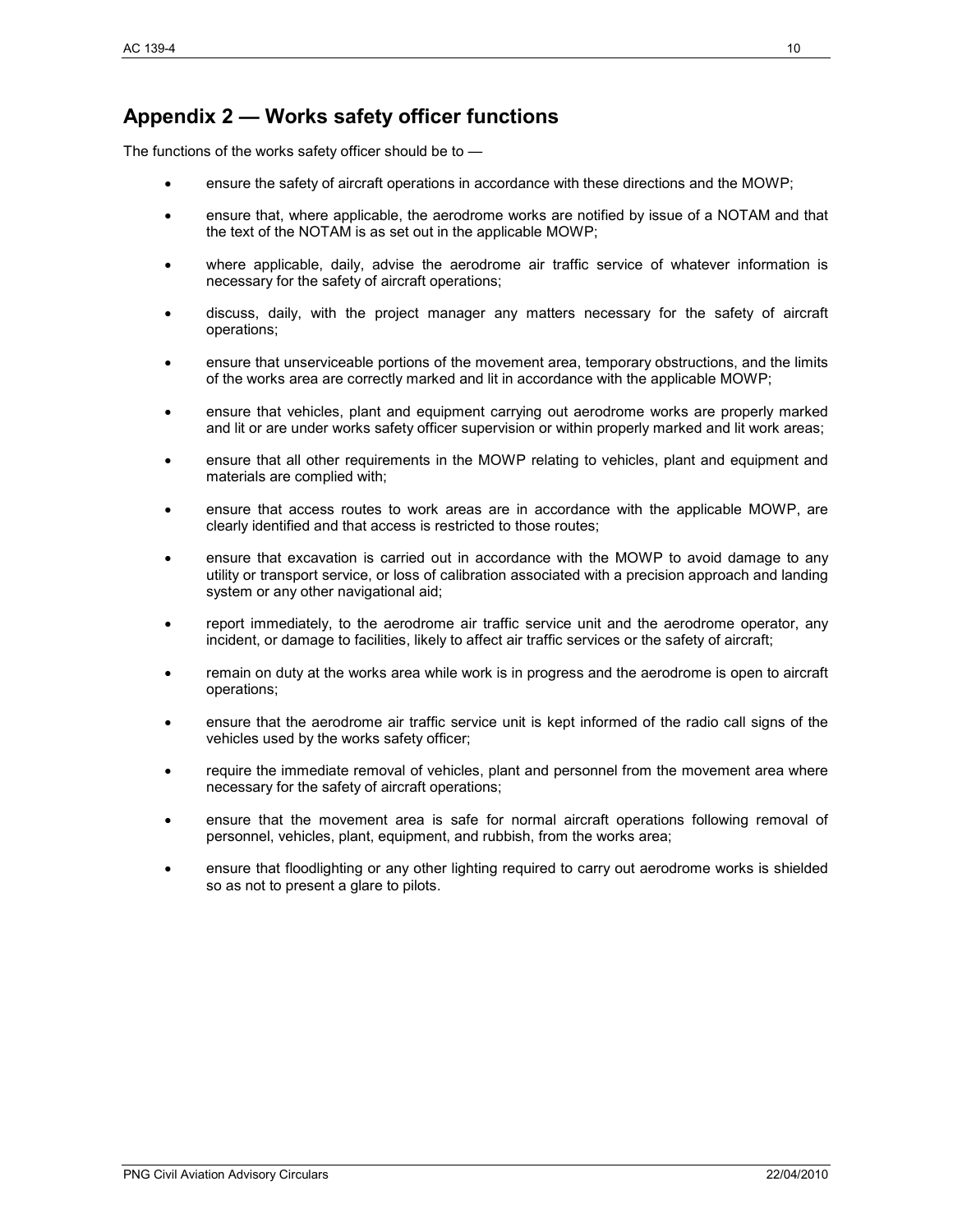# **Appendix 3 — Procedures for dealing with temporary hazards on or adjacent to aerodrome movement areas**

# **1. Introduction**

1.1 The term temporary hazards includes work in progress adjacent to aerodrome movement areas in connection with aerodrome construction and maintenance. It also includes the plant, machinery, and material arising from such work, or aircraft immobilised near runways.

1.2 The following guidelines should be adapted to the needs of a particular project and not incorporated verbatim into project specifications.

1.3 The prime responsibility for determining the degree of hazard and the extent of acceptable obstacles rests with the aerodrome operator, who should take into account the following.

- (1) Available runway length and the associated obstacle limitation surfaces.
- (2) Types of aircraft using the aerodrome and distribution of aircraft movements.
- (3) Whether or not alternative runways are available.
- (4) The possibility of cross-wind operations, bearing in mind seasonal variations.
- (5) The weather conditions likely to prevail at the time, such as visibility and precipitation. The latter is significant as it adversely affects the braking coefficient of the runway, and thus an aircraft's controllability during ground run.
- (6) The possibility of a compromise between a reduction in runway length and some degree of obstacle infringement in the established take-off climb and approach surface.

1.4 Significant obstacles in the take-off flight path area and any reduction in the runway effective operational lengths must be promulgated by NOTAM.

1.5 All temporary hazards should be marked and lit as specified in Annex 14, Volume I, Aerodromes Design and Operations.

# **2. Work zones**

2.1 General. The following zones are established around runways, when use of the runway is permitted to continue whilst works are carried out. Outside the zones no restrictions need be applied other than maintaining the normally required obstacle free surfaces.

2.2 Zone 1. This zone is rectangular. It symmetrically surrounds the runway. Its sides are 45 m from the runway centreline and its ends 60 m beyond the runway ends.

2.3 Zone 2. The ends coincide with the ends of Zone 1, except that where there is a clearway the end is extended to include it. The sides are 75 m from the runway centreline.

2.4 Zone 3. This zone is only required at aerodromes having a runway strip wider than 150 m. It extends to the edge of the runway strip, that is 110 m or 150 m from the runway centreline where appropriate.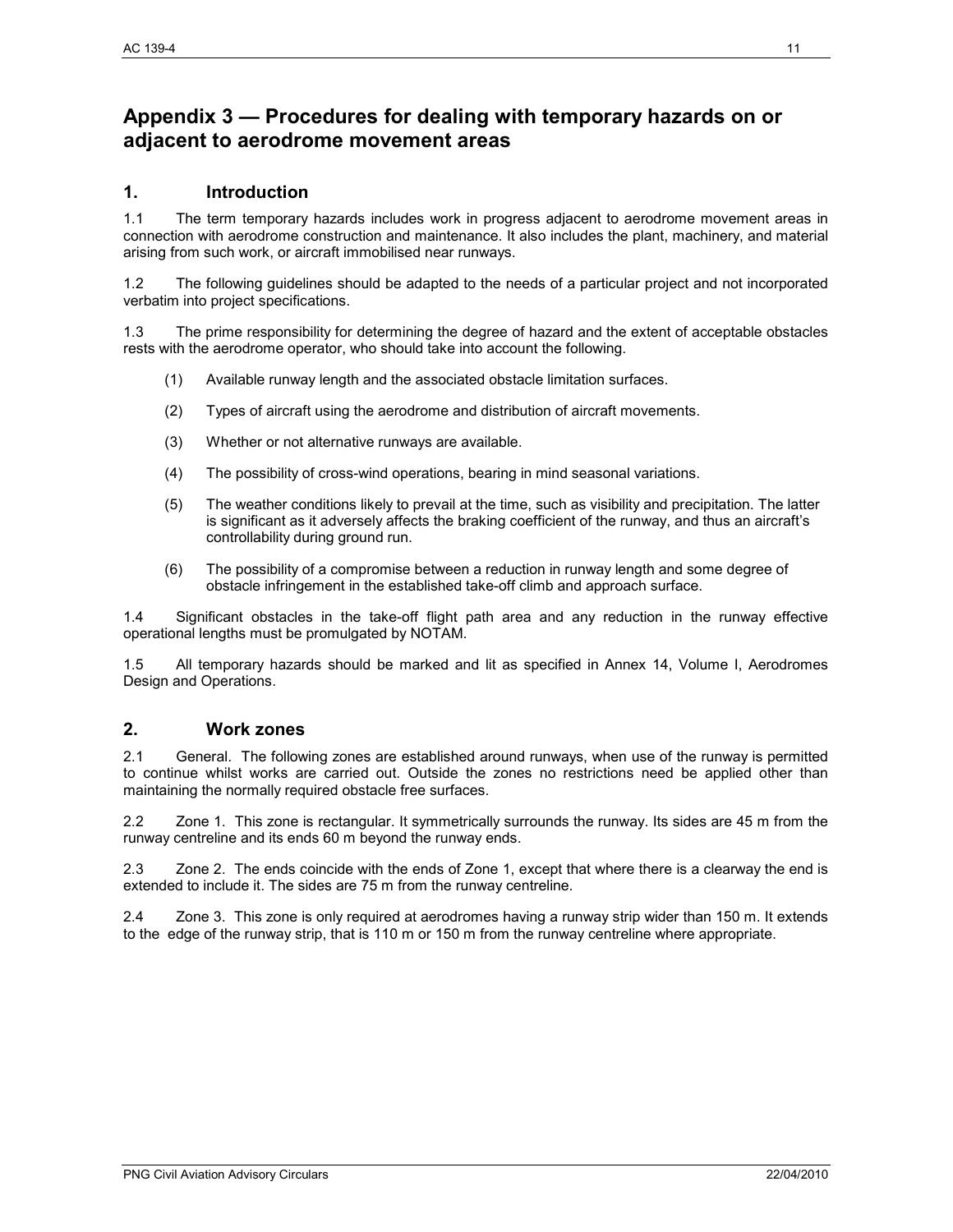

# **3. Control of personnel, equipment and vehicles**

#### *Work on runways or runway strips*

3.1 The following procedures should be observed when the runway is in use.

*[The distances stipulated are intended to emphasise common sense awareness of safety for aircraft. For example, the distance from a taxiway (see paragraph 3.6) may vary for a Boeing 747 having a wingspan of 60 m or a commuter aircraft with a wingspan of 25 m]* 

3.1.1 All drivers and works personnel should be briefed on what is expected of them and what the procedures are.

3.1.2 Vehicles carrying gravel should not be permitted on runways or taxiways without prior permission, and anything dropped should be immediately swept up.

3.1.3 Vehicles should be suitably marked or lit. Refer to Annex 14 Volume I, Chapter 6.

3.1.4 ATS should advise pilots on approach, or before take-off, that at a particular location personnel will be working within the runway strip area. This is in addition to normal NOTAM action.

3.2 Zone 1. Personnel and light-weight frangible equipment used in the calibration of landing aids may be left in position clear of any aircraft movements.

3.3 Vehicles, equipment, and personnel, engaged in the work, should be moved off the runway and—

- (1) For turbojet movements, to the outer edge, or clear of, Zone 2.
- (2) For other aircraft movements, to the outer edge, or clear of, Zone 1.

3.4 Zone 2. All equipment and personnel should be at the outer edge, or clear of, Zone 2 except that when the crosswind is less than 10 kts, work may continue without interruption during the movement of aircraft other than turbojets.

3.5 Zone 3. The only consideration in this zone is to identify whether the presence of work equipment and vehicles could interfere with the integrity of the electronic approach aids. If such an area is identified, equipment and vehicles should be cleared from the area when the electronic approach aids are being used by an approaching aircraft.

#### **Work on taxiway or taxiway strips**

3.6 When the taxiway is in use, vehicles, equipment, and personnel should be moved to give a wingtip clearance of at least 10 m.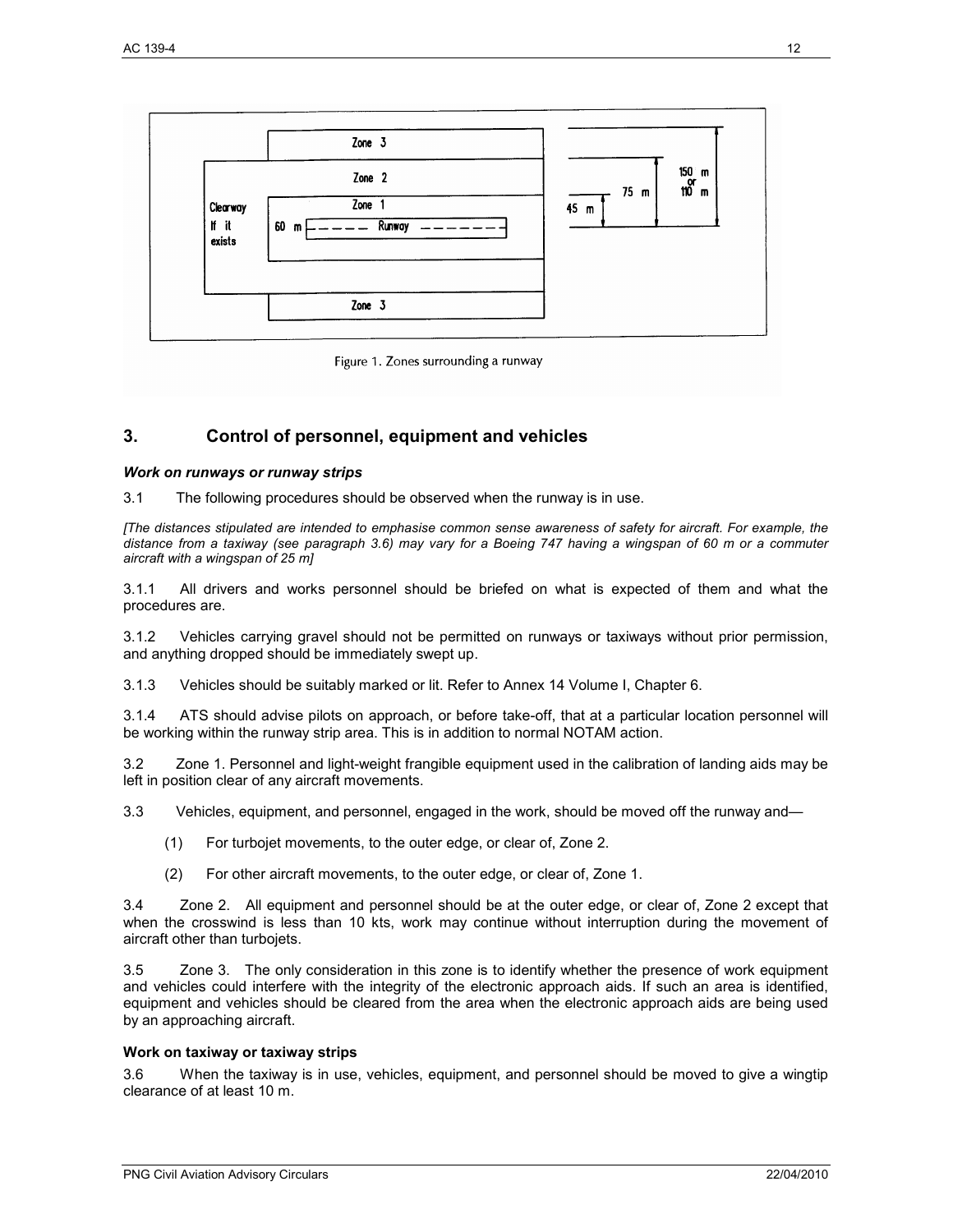#### *Work on approach lighting area*

3.7 The procedures for work in Zones 1 and 2 detailed in the previous paragraphs are equally applicable to any work in those areas.

3.8 For work outside the zones, vehicles and equipment should not intrude above the plane of the approach lights. If any equipment does it should be withdrawn when the runway is in use, unless the runway threshold has been displaced to allow for it's height.

# **4. Trenching work**

4.1 **Zone 1**. Work should be limited to one side of the runway at a time, and excavation of any trench should be limited as follows:

#### *Day operations*

4.1.1 A trench may be open with a maximum width of 300 mm but the open area of the trench should not exceed 9 m2, for example 300 mm x 30 m or 200 mm x 45 m.

4.1.2 When the trench lies almost parallel with a runway, or is within 10 degrees either side of runway alignment, a second trench at right angles to, and extending from the first trench to Zone 2, may be open to a maximum width of 200 mm.

4.1.3 During aircraft movements any open trenches within 10 m of the runway edge should be covered with load bearing steel plates. They should be adequately held on the ground and marked by securely fixed cones at a maximum spacing of 6 m. The plate covering should exceed the dimensions of the excavation by a minimum of 150 mm on all sides. If this cannot be done the runway should be closed.

#### *Night Operations*

4.1.4 Any trench should be backfilled and consolidated before ceasing work for the day. A maximum length of 3 m may be left unfilled but covered overnight as provided in paragraph 4.1.3 above and marked with red obstruction lights.

4.1.5 Any materials not associated directly with the work in progress should be removed from the zone during the period of aircraft operations.

4.1.6 Spoil removed from a trench should be located on the side away from the runway and the maximum height should not exceed 200 mm. For trenches at right angles to the runway centre line the spoil should be placed on the side remote from the nearest landing threshold. If it is necessary to place the spoil on both sides of the trench the maximum height should not exceed 200 mm.

#### *At Runway End*

4.1.7 Any trench across the end of the runway should not exceed 300 mm in width. During daylight hours only, a maximum length of 3 m may be left unfilled during an aircraft movement but should be covered with load bearing steel plates adequately held on the ground and marked by securely fixed cones at a maximum spacing of 6 m. The plate covering should exceed the dimensions of the excavation by a minimum of 150 mm on all sides. If this cannot be done then the runway should be closed.

4.1.8 Spoil removed from a threshold trench should be removed to a point at least 10 m clear of the runway or a displaced landing threshold should be declared by NOTAM and marked.

4.1.9 **Zone 2**. For a Code Number 4 runway which is dry with not more than 15 kt crosswind component, or for other runways with 10 kt crosswind component, the excavation of trenches in this zone should be limited to —

(1) a trench parallel to the runway may be open with a maximum width of 300 mm and a length not exceeding 100 m; or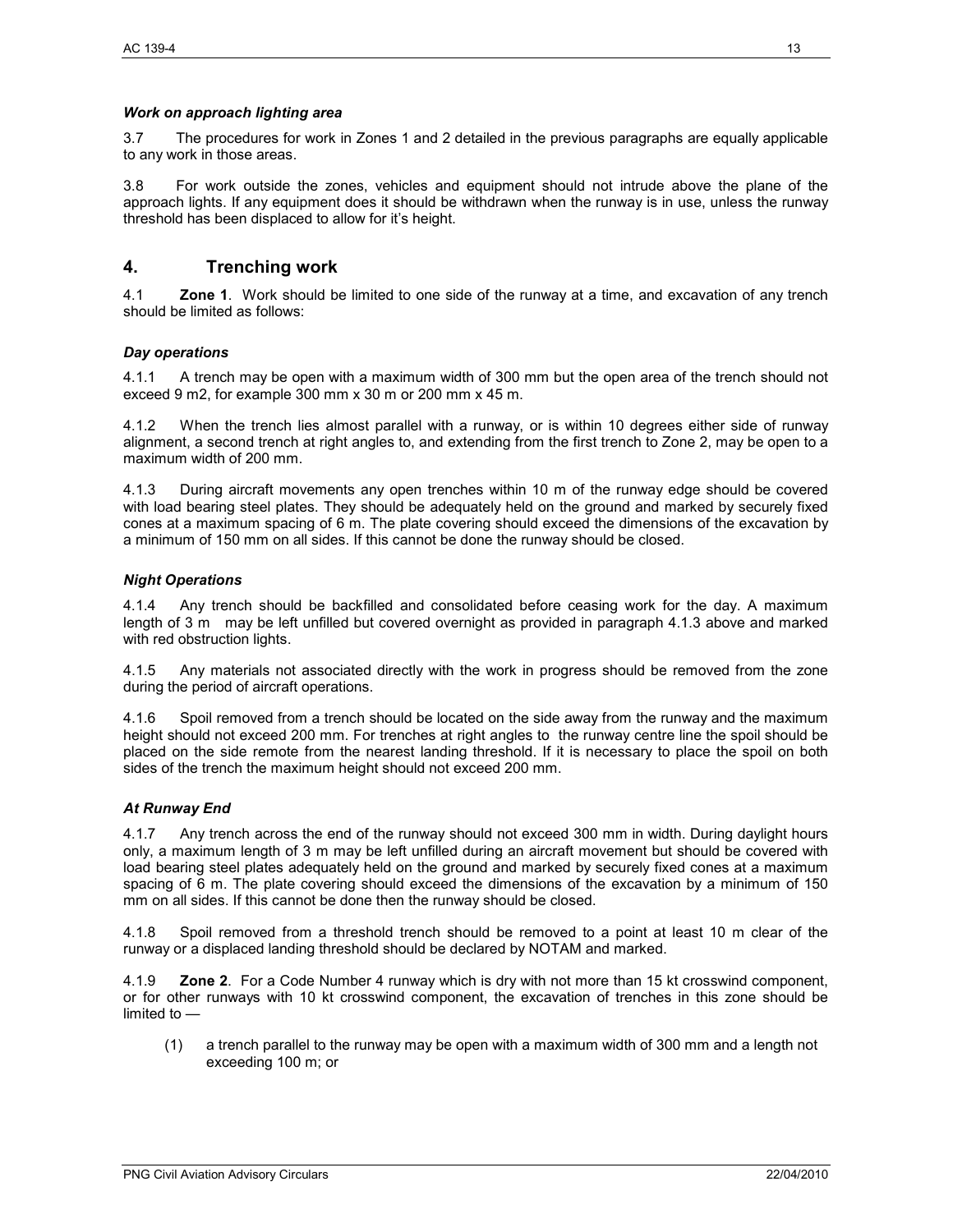(2) two trenches at right angles to the runway may be open with a maximum width of 300 mm and a total length of 100 m provided that the trenches are at the same end and same side of the runway.

Spoil removed from a trench should be located on the side away from the runway, its maximum height should not exceed approximately 500 mm.

For trenches at right angles to the runway centreline, the spoil should be located on the side remote from the closer landing threshold and the maximum height should not exceed approximately 300 mm. If it is necessary to place the spoil on both sides of the trench then the maximum height should not exceed approximately 300 mm.

# **5. Work on rapid exit or normal taxiways**

5.1 Work on or close to any taxiways, should conform to the requirements relating to the zone in which that part of the taxiway lies.

5.2 Where practicable, until work is complete, the taxiway should be closed to aircraft movements and pilots advised by radio and NOTAM.

5.3 If it is not practicable to close the taxiway while work is being carried out, pilots should be advised by NOTAM and radio to reduce taxiing to walking speeds within 50 m of the works.

5.4 The work should be carried out as follows:

#### *Day Operations*

5.4.1 A trench, with a maximum width of 300 mm, may be open on one side only to the edge of the taxiway, and the open area of the trench should not exceed 9 m2, for example 300 mm x 30 m or 200 mm x 45 m.

5.4.2 If trenching is required on both sides of the taxiway, the trench on one side should be covered with load bearing steel plates which are adequately held on the ground and marked by securely fixed cones at a maximum spacing of 6 m. Where the trench is at right angles to the taxiway and its width is 300 mm or less, the trenches on both sides of the taxiway can remain open. The plate covering should exceed the dimensions of the excavation by a minimum of 150 mm on all sides.

#### *Night Operations*

5.4.3 Any trench should be backfilled and consolidated before ceasing work for the day except that a maximum length of 3 m can be left unfilled and covered overnight as provided in paragraph 5.4.2 above, and marked with red obstruction lights.

5.4.4 Any materials not associated directly with the work in progress should be removed from the taxiway strip area during the period of aircraft operations.

5.4.5 Spoil removed from a trench in Zone 1 should be located on the side away from the runway and the maximum height should not exceed 200 mm. For trenches at right angles to the taxiway centre line, the spoil should be placed on the side furthest away from the nearest landing threshold. If it is necessary to place the spoil on both sides of the trench, the maximum height should not exceed 200 mm.

# **6. Work on visual approach slope systems**

VASIS or PAPI may be deactivated during some aircraft operations, however:

- (a) for all international arrivals, the normally available VASIS or PAPI should be provided; and
- (b) for domestic operations by turbojet aeroplanes, one side of a VASIS or PAPI or T-VASIS should be provided.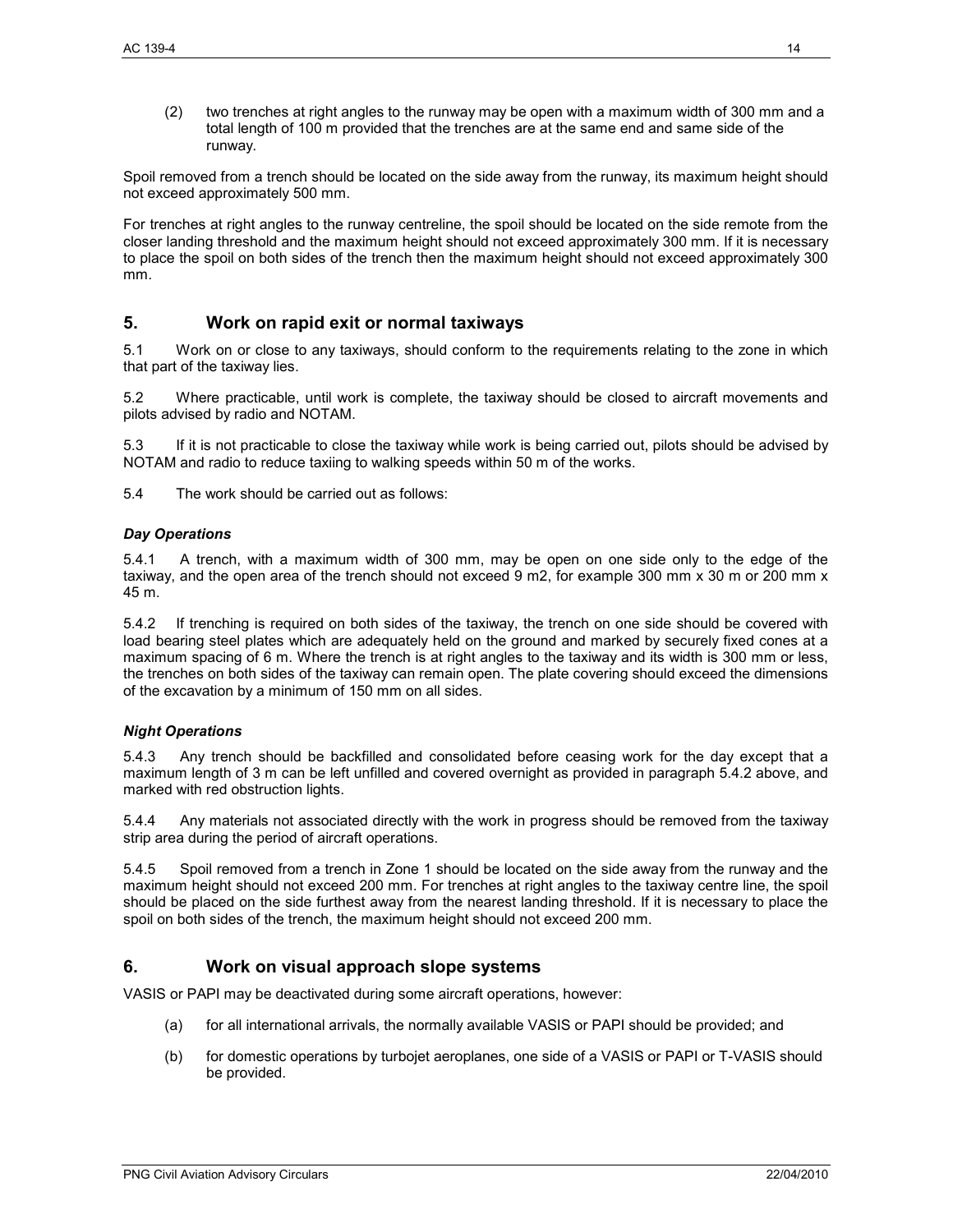# **7. Installation of light bases**

## 7.1 VASIS and PAPI

7.1.1 The trenching work limitations in Zones 1 and 2 are equally applicable to these works.

#### *Zone 1*

## *Day operations*

7.1.2 Only one base excavation should be open at any one time, having a maximum area of 9 m2.

7.1.3 If the work is within 10 m of the runway edge then the concrete should be cast on the day that the excavation is made, and covered with steel plates until it can withstand an aircraft running over it. A coverplate should then be placed and bolted in position. A further excavation may then be made.

7.1.4 Spoil within 10 m of the runway edge should be removed. Spoil beyond this distance should be placed on the side away from the runway to a maximum height not exceeding 200 mm.

#### *Night operations*

7.1.5 Any excavation should be backfilled and consolidated before ceasing work for the day except that a maximum excavation area of 3 m2 may be left unfilled but covered overnight as in 7.1.3 above and marked with red obstruction lights.

7.1.6 Any materials not associated directly with the work in progress should be removed from the strip area during period of aeroplane movements.

7.1.7 Spoil removed from an excavation in Zone 1 should be located on the side away from the runway and the height should not exceed 200 mm. If it is necessary to place spoil on both sides, or at the ends of the excavation, the maximum height should not exceed 200 mm.

# *Zone 2*

7.1.8 Only one base excavation should be open at any one time, having a maximum area of 9 m2.

7.1.9 Spoil removed from the excavation should be placed on the side away from the runway, to a height not exceeding 500 mm. If it is necessary to place spoil on both sides, or at the ends of the excavation, the maximum height should not exceed 300 mm.

# **8 Work on runway lights**

8.1 Excavations for not more than two bases should be made at any one time. During aeroplane movements, any holes within 10 m of the runway edge should be covered by load-bearing steel plates which are adequately held on the ground and marked by securely fixed cone markers spaced at intervals of 6 m. The plate covering should exceed the dimensions of the excavations by 150 mm on all sides.

8.2 Concrete should be cast on the day that the excavation is made, and covered with steel plates until it can withstand an aircraft running over it. A cover plate should then be placed and bolted in position. A further excavation may then be made.

# **9. Crashed or immobilised aircraft**

9.1 **Zone 1**. The runway should be closed when any part of a crashed or immobilised aircraft is in Zone 1.

9.2 **Zone 2**. The runway may be in use during daylight hours in visual flight rule weather conditions provided the runway is dry and the crosswind does not exceed 10 kts.

9.3 The runway should be closed to all movements at night and in instrument flight rule weather conditions.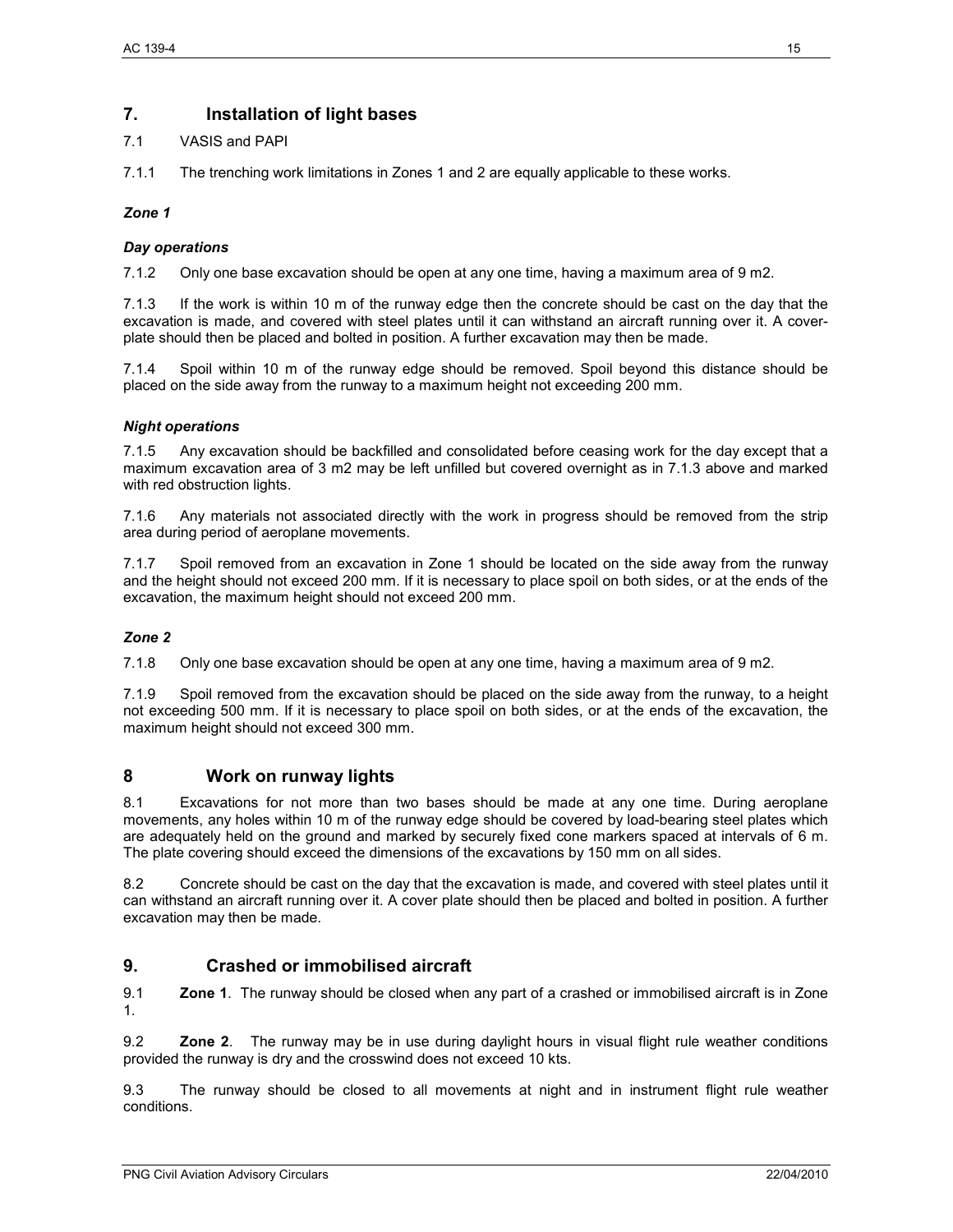9.4 If the clearway is infringed by an obstruction, then the new runway declared distance will need to be calculated using the appropriate obstacle free gradient over the immobilised aircraft.

9.5 **Zone 3**. Instrument approaches should be limited to non-precision approach minima.

#### *Reduction of Effective Operating Lengths*

9.6 If the runway strip area infringement is such that a shortened runway can be used, then a new runway declared distance will need to be calculated.

9.7 The runway declared distance which can be declared will depend on the location of the immobilised aircraft within the runway strip area and the residual portion of the runway that can be considered available.

9.8 Consideration should be given to the type and size of aircraft which would use the remaining runway, for example, a crashed aircraft 100 m from the end of a 3000 m runway could leave an adequate operational length for many aeroplanes.



Figure 2. Immobilised aircraft off the end of the runway